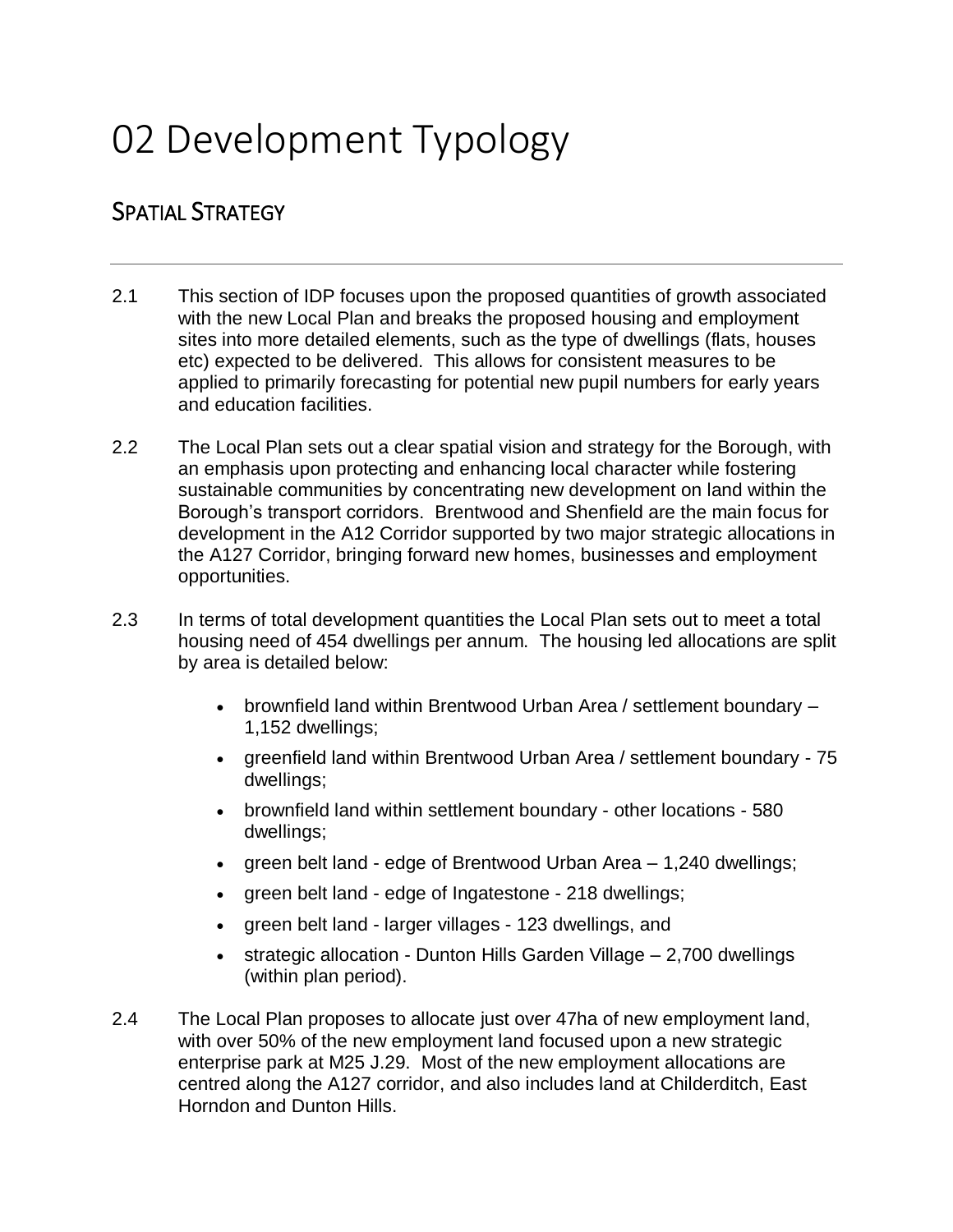# TYPOLOGY OF PROPOSED DEVELOPMENT SITES

- 2.5 The development typology adopted in the IDP uses the following:
	- land uses;
	- dwelling forecasts;
	- types of dwellings;
	- employment land floorspace forecasts, and
	- *job* estimates.
- 2.6 The development of the typology is not an exact science and there are many variables to consider, but the analysis provides an initial baseline from which to consider the impact of development.

#### **Residential Sites**

- 2.7 The Local Plan proposes a mixed portfolio of housing-led allocations which are set out below in Figure 3.1. This figure also includes an estimate of the type of residential units which may come forward for each individual site, split by:
	- Discounted Units (DU) studios, 1-bedroom flats and houses plus senior housing;
	- Flats (F) apartments with 2 or more bedrooms.
	- Houses (H) dwellings with 2 or more bedrooms.
- 2.8 The typology is based upon submitted site sponsor information and professional judgement using site yield calculations plus an assessment of capacity based upon the surrounding built form and comparative schemes from other locations. The mix of dwellings types may change as sites move forward from potential allocations through the planning process to planning applications.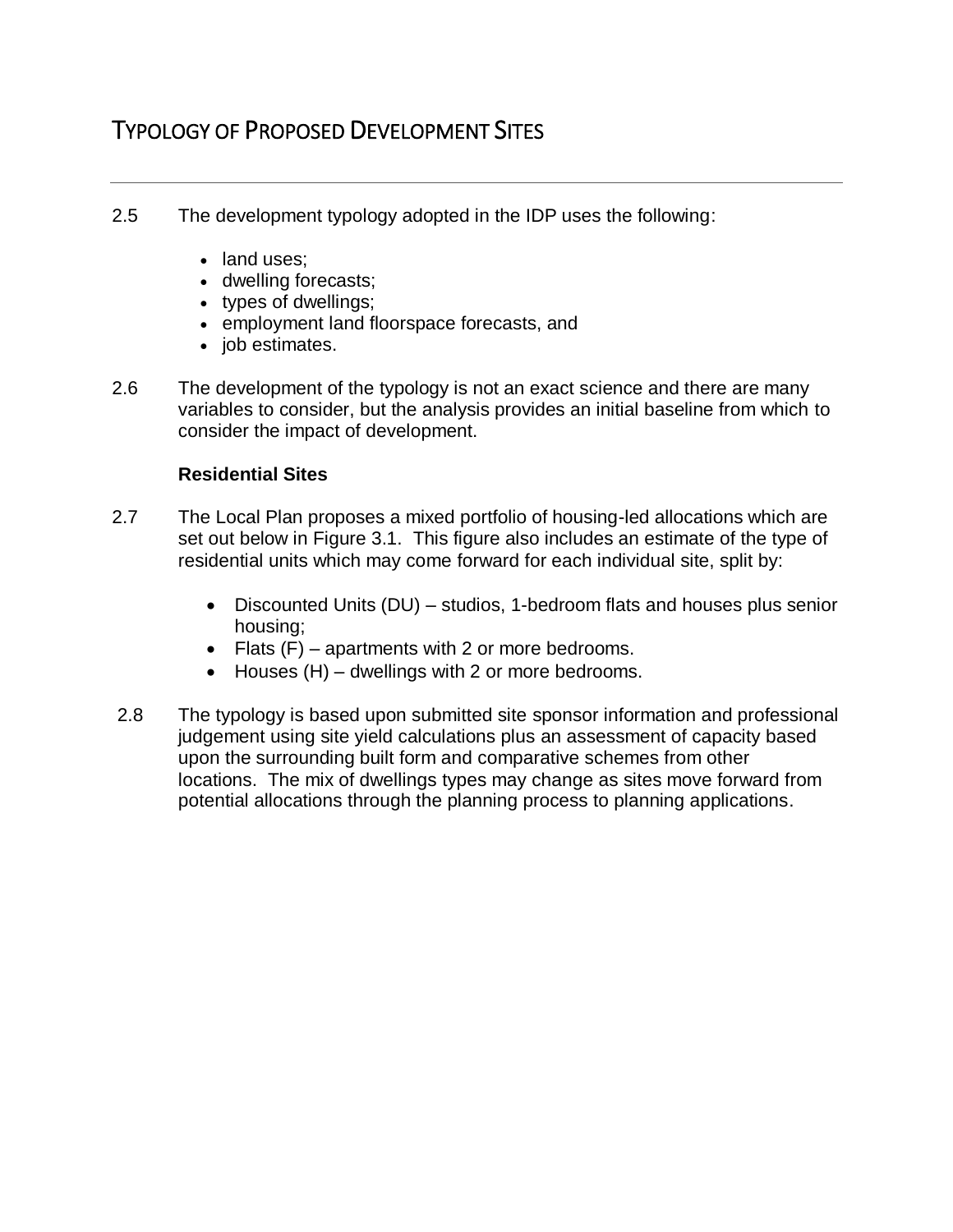# **Figure 2.1: Local Plan Residential Typology**

| <b>HELAA</b><br><b>Ref</b>  | <b>Local</b><br><b>Plan</b><br><b>Ref</b> | <b>Site Name</b>                                                   | <b>Discounted Units</b> | <b>Flats</b>   | <b>Houses</b>  | <b>Total</b> | 2018-23<br><b>Total</b> | 2023-28<br><b>Total</b> | 2028-33<br><b>Total</b> | 2033-38<br><b>Total</b> | <b>Grand</b><br><b>Total</b> |
|-----------------------------|-------------------------------------------|--------------------------------------------------------------------|-------------------------|----------------|----------------|--------------|-------------------------|-------------------------|-------------------------|-------------------------|------------------------------|
| 200                         | <b>R01</b>                                | Dunton Hills Garden Village                                        | 330                     | 610            | 2,560          | 3,500        | 100                     | 1,250                   | 1,350                   | 800                     | 3,500 <sup>1</sup>           |
| 020                         | <b>R02</b>                                | West Horndon Industrial Estate                                     | 50                      | 40             | 110            | 200          | 50                      | 125                     | 25                      | $\overline{0}$          | 200                          |
| 021 / 152                   |                                           | West Horndon Industrial Estate                                     | 140                     | 80             | 160            | 380          | 80                      | 200                     | 100                     | $\overline{0}$          | 380                          |
| 034 / 235<br>/ 087 /<br>276 | R <sub>03</sub>                           | Officer's Meadow, Alexander Lane / Chelmsford Road, Shenfield      | 90                      | 20             | 400            | 510          | $\mathbf 0$             | 375                     | 135                     | $\mathbf{0}$            | 510                          |
| 263                         |                                           | Land east of Chelmsford Road, Shenfield                            | 40                      | 10             | 165            | 215          | $\mathbf 0$             | 215                     | $\overline{0}$          | 0                       | 215                          |
| 158                         |                                           | Land north of A1023 Chelmsford Road, Shenfield                     | $\overline{0}$          | $\overline{0}$ | 100            | 100          | $\overline{0}$          | 100                     | $\overline{0}$          | $\overline{0}$          | 100                          |
| 117A/<br>117B               | R04 &<br><b>R05</b>                       | Ford Headquarters, Warley                                          | 150                     | 100            | 100            | 350          | $\overline{0}$          | $\overline{0}$          | 350                     | $\overline{0}$          | 350                          |
| 081                         |                                           | Council Depot, The Drive, Warley                                   | 43                      | 65             | 15             | 123          | $\overline{0}$          | 123                     | $\overline{0}$          | $\overline{0}$          | 123                          |
| 032                         | R06                                       | Land East of Nags Head Lane, Brentwood                             | 10                      | 10             | 105            | 125          | 50                      | 75                      | $\mathbf 0$             | $\overline{0}$          | 125                          |
| 010                         | <b>R07</b>                                | Sow and Grow Nursery, Ongar Road, Pilgrims Hatch                   | 20                      | $\mathbf 0$    | 18             | 38           | 38                      | $\overline{0}$          | $\boldsymbol{0}$        | $\overline{0}$          | 38                           |
| 027                         | <b>R08</b>                                | Land adjacent to Carmel, Mascalls Lane, Warley                     | $\mathsf{O}$            | $\overline{0}$ | 9              | 9            | 9                       | $\overline{0}$          | $\mathbf 0$             | 0                       | 9                            |
| 083                         | R <sub>09</sub>                           | Land west of Warley Hill, Pastoral Way, Warley                     | 9                       | 12             | 22             | 43           | $\overline{0}$          | 43                      | $\overline{0}$          | 0                       | 43                           |
| 002                         | R <sub>10</sub>                           | Brentwood railway station car park                                 | 70                      | 30             | $\overline{0}$ | 100          | $\Omega$                | $\overline{0}$          | 100                     | $\overline{0}$          | 100                          |
| 039                         | R <sub>11</sub>                           | Westbury Road Car Park, Westbury Road, Brentwood                   | 18                      | 9              | 18             | 45           | 45                      | $\overline{0}$          | $\mathbf 0$             | $\overline{0}$          | 45                           |
| 041                         | R <sub>12</sub>                           | Land at Hunter House, Western Road, Brentwood                      | 37                      | 11             | $\mathbf 0$    | 48           | $\overline{0}$          | 48                      | $\mathbf 0$             | 0                       | 48                           |
| 040                         | R <sub>13</sub>                           | Chatham Way / Crown Street Car Park Brentwood                      | 15                      | $\mathbf 0$    | 16             | 31           | 31                      | $\overline{0}$          | $\mathbf 0$             | $\overline{0}$          | 31                           |
| 102                         | <b>R14</b>                                | William Hunter Way, Brentwood                                      | 115                     | 150            | 35             | 300          | 25                      | 240                     | 35                      | 0                       | 300                          |
| 003                         | R <sub>15</sub>                           | Wates Way Industrial Estate, Ongar Road, Brentwood                 | 60                      | 20             | $\overline{0}$ | 80           | 16                      | 64                      | $\overline{0}$          | $\overline{0}$          | 80                           |
| 023A/<br>023B               | R <sub>16</sub> &<br><b>R17</b>           | Land off Doddinghurst Road, either side of A12                     | 30                      | $\mathbf 0$    | 170            | 200          | $\overline{0}$          | 200                     | $\mathbf 0$             | $\overline{0}$          | 200                          |
| 186                         | <b>R18</b>                                | Land at Crescent Drive, Shenfield                                  | 10                      | 35             | 10             | 55           | 30                      | 25                      | $\mathbf 0$             | $\overline{0}$          | 55                           |
| 044 / 178                   | R <sub>19</sub>                           | Land at Priests Lane, Brentwood                                    | $\mathsf{O}$            | $\mathbf 0$    | 7595           | 75           | 65                      | 10                      | $\mathbf 0$             | $\overline{0}$          | 75                           |
| 311                         | <b>R20</b>                                | Eagle and Child Pub, Shenfield                                     | 12                      | 8              | 0              | 20           | 20                      | $\overline{0}$          | $\mathbf 0$             | 0                       | 20                           |
| 128                         | R <sub>21</sub>                           | Ingatestone Garden Centre, Roman Road                              | 20                      | 20             | 80             | 120          | $\overline{0}$          | 120                     | $\overline{0}$          | $\overline{0}$          | 120                          |
| 106                         |                                           | Site adjacent to Ingatestone Garden Centre (former A12 works site) | 15                      | $\mathbf 0$    | 26             | 41           | 41                      | $\mathbf 0$             | $\mathbf 0$             | 0                       | 41                           |
| 079A                        | R <sub>22</sub>                           | Land Adjacent to Ingatestone By-pass                               | 0                       | 16             | 41             | 57           | 50                      | $\overline{7}$          | $\overline{0}$          | $\overline{0}$          | 57                           |
| 194                         | R <sub>23</sub>                           | Brizes Corner Field, Blackmore Road, Kelvedon Hatch                | 5                       | $\mathbf 0$    | 18             | 23           | 23                      | $\overline{0}$          | $\mathbf 0$             | $\overline{0}$          | 23                           |
| 075                         | R <sub>24</sub>                           | Land off Stocks Lane, Kelvedon Hatch                               | 5                       | $\mathbf 0$    | 25             | 30           | 30                      | $\overline{0}$          | $\mathbf 0$             | $\overline{0}$          | 30                           |
| 077                         | R <sub>25</sub>                           | Land south of Redrose Lane, north of Orchard Piece, Blackmore      | 10                      | $\mathbf 0$    | 30             | 40           | $\mathbf 0$             | 40                      | $\mathbf 0$             | $\overline{0}$          | 40                           |
| 076                         | <b>R26</b>                                | Land south of Redrose Lane, north of Orchard Piece, Blackmore      | 10 <sup>°</sup>         | $\mathbf 0$    | 20             | 30           | 30                      | $\mathbf 0$             | $\overline{0}$          | $\mathbf{0}$            | 30                           |

 $\overline{a}$ 

 $^1$  Dunton Hills Garden Village has a total potential capacity of 4,000 dwellings.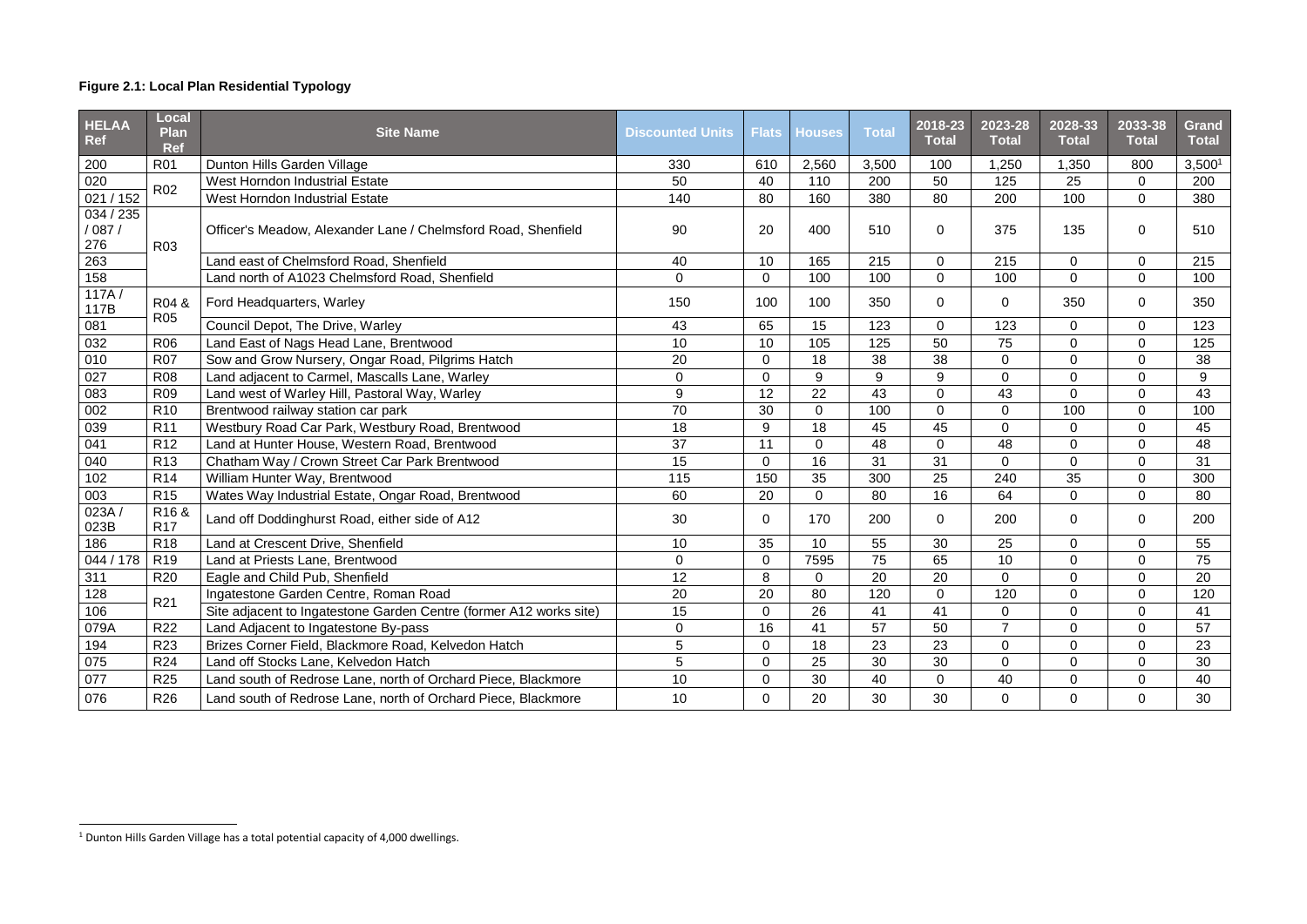#### **Employment Sites**

 $\overline{a}$ 

2.8 The Local Plan proposes to allocate seven new or additional employment allocations which are detailed below in Figure 2.2. The table includes information on site area and the estimated employment floorspace. This information is then used to calculate job estimates, according to average employment densities by potential business type<sup>2</sup>. Work was also undertaken using similar types of analysis in the Economic Futures 2013-2033 Report (January 2018).

| Employment<br><b>Site</b>      |                                                                                                 |                                     | <b>Use</b><br><b>Split</b> | <b>Gross</b><br><b>Site Area</b><br>(m2) | <b>Plot Ratio</b><br>(Lichfields<br>in part) | <b>GEA</b><br>(m2) | GIA (m2) (5%<br>reduction rule<br>of thumb) | NIA (m2) (5% industrial<br>/15% offices reduction<br>rule of thumb) | <b>Employment Density (sqm per job)</b><br>(HCA 2015 Guide) (Median if range<br>and rounded or middle if by type) | Job<br><b>Estimates</b> |
|--------------------------------|-------------------------------------------------------------------------------------------------|-------------------------------------|----------------------------|------------------------------------------|----------------------------------------------|--------------------|---------------------------------------------|---------------------------------------------------------------------|-------------------------------------------------------------------------------------------------------------------|-------------------------|
| <b>Gross Site</b><br>Area (ha) | <b>Dunton Hills</b><br><b>Employment Zone</b><br>(200)                                          |                                     | 5.5                        | 55,000                                   |                                              |                    |                                             |                                                                     |                                                                                                                   |                         |
| <b>Business</b><br><b>Uses</b> | <b>B1a Business</b>                                                                             |                                     | 0.2                        | 11,000                                   | 0.4                                          | 4,400              | 4,180                                       | 3,553                                                               | 12                                                                                                                | 296                     |
|                                | <b>B1b R&amp;D</b>                                                                              |                                     | 0.2                        | 11,000                                   | 0.4                                          | 4,400              | 4,180                                       | 3,553                                                               | 50                                                                                                                | 71                      |
|                                | <b>B1c Industrial</b>                                                                           |                                     | 0.1                        | 5,500                                    | 0.4                                          | 2,200              | 2,090                                       | 1,986                                                               | 47                                                                                                                | 42                      |
|                                | <b>B2 General</b><br><b>Industrial</b>                                                          |                                     | 0.05                       | 2,750                                    | 0.4                                          | 1,100              | 1,045                                       | 993                                                                 | 36                                                                                                                | 29                      |
|                                | <b>B8 Storage and</b><br><b>Distribution</b>                                                    |                                     | 0.05                       | 2,750                                    | 0.4                                          | 1,100              | 1,045                                       | 993                                                                 | 77                                                                                                                | 14                      |
|                                | <b>Mixed B Class -</b><br><b>Small Business</b><br>Workspace                                    | <b>Incubator</b>                    | 0.1                        | 5,500                                    | 0.65                                         | 3,575              | 3,396                                       | 2,887                                                               | 45                                                                                                                | 64                      |
|                                |                                                                                                 | <b>Maker</b><br><b>Spaces</b>       | 0.1                        | 5,500                                    | 0.65                                         | 3,575              | 3,396                                       | 2,887                                                               | 28                                                                                                                | 103                     |
|                                |                                                                                                 | <b>Studio</b>                       | 0.1                        | 5,500                                    | 0.65                                         | 3,575              | 3,396                                       | 2,887                                                               | 30                                                                                                                | 96                      |
|                                |                                                                                                 | <b>Co-working</b>                   | 0.1                        | 5,500                                    | 0.65                                         | 3,575              | 3,396                                       | 2,887                                                               | 13                                                                                                                | 222                     |
|                                |                                                                                                 | <b>Managed</b><br><b>Workspaces</b> | $\Omega$                   | $\overline{0}$                           | 0.65                                         | $\overline{0}$     | $\overline{0}$                              | 0                                                                   | 30                                                                                                                | $\overline{0}$          |
|                                | B8 / SG - Data<br><b>Centres</b>                                                                |                                     | $\Omega$                   | $\overline{0}$                           | 0.4                                          | $\overline{0}$     | $\overline{0}$                              | $\overline{0}$                                                      | 575                                                                                                               | $\overline{0}$          |
|                                | <b>Totals</b>                                                                                   |                                     | 1.0                        | 55,000                                   |                                              | 27,500             | 26,125                                      | 22,624                                                              |                                                                                                                   | 938                     |
| <b>Gross Site</b><br>Area (ha) | Land adjacent to<br>Ingatestone by-<br>pass (part<br>bounded by<br><b>Roman Road)</b><br>(079C) |                                     | 2.06                       | 20,600                                   |                                              |                    |                                             |                                                                     |                                                                                                                   |                         |
| <b>Business</b><br><b>Uses</b> | <b>B1a Business</b>                                                                             |                                     | $\Omega$                   | $\overline{0}$                           | 0.4                                          | $\overline{0}$     | $\overline{0}$                              | $\overline{0}$                                                      | 12                                                                                                                | $\overline{0}$          |
|                                | <b>B1b R&amp;D</b>                                                                              |                                     | $\overline{0}$             | $\overline{0}$                           | 0.4                                          | $\overline{0}$     | $\overline{0}$                              | $\mathbf 0$                                                         | 50                                                                                                                | $\overline{0}$          |
|                                | <b>B1c Industrial</b>                                                                           |                                     | $\mathbf 0$                | $\mathbf 0$                              | 0.4                                          | $\overline{0}$     | $\overline{0}$                              | $\mathbf 0$                                                         | 47                                                                                                                | $\overline{0}$          |

<sup>&</sup>lt;sup>2</sup> Homes and Communities Agency (HCA) Employment Density Guide  $3<sup>rd</sup>$  Edition – November 2015

### **Figure 2.2: Local Plan Employment Typology**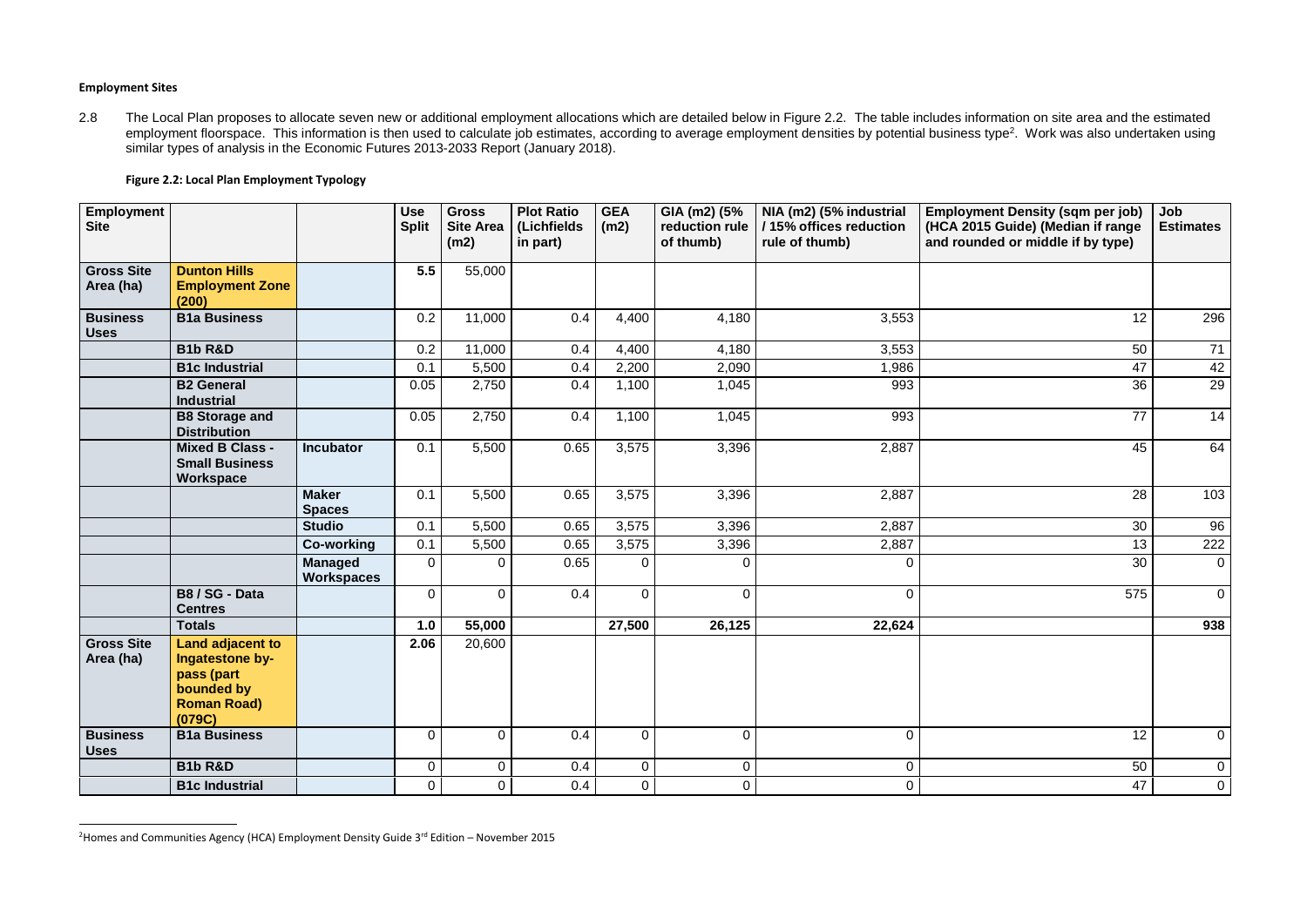| <b>Employment</b><br><b>Site</b> |                                                                           |                                     | <b>Use</b><br><b>Split</b> | <b>Gross</b><br><b>Site Area</b><br>(m2) | <b>Plot Ratio</b><br>(Lichfields<br>in part) | <b>GEA</b><br>(m2) | GIA (m2) (5%<br>reduction rule<br>of thumb) | NIA (m2) (5% industrial<br>/15% offices reduction<br>rule of thumb) | <b>Employment Density (sqm per job)</b><br>(HCA 2015 Guide) (Median if range<br>and rounded or middle if by type) | Job<br><b>Estimates</b> |
|----------------------------------|---------------------------------------------------------------------------|-------------------------------------|----------------------------|------------------------------------------|----------------------------------------------|--------------------|---------------------------------------------|---------------------------------------------------------------------|-------------------------------------------------------------------------------------------------------------------|-------------------------|
|                                  | <b>B2 General</b><br><b>Industrial</b>                                    |                                     | $\overline{0}$             | $\overline{0}$                           | 0.4                                          | $\overline{0}$     | $\overline{0}$                              | $\mathbf 0$                                                         | 36                                                                                                                | $\overline{0}$          |
|                                  | <b>B8 Storage and</b><br><b>Distribution</b>                              |                                     | $\overline{0}$             | $\overline{0}$                           | 0.4                                          | $\overline{0}$     | $\overline{0}$                              | 0                                                                   | 77                                                                                                                | $\overline{0}$          |
|                                  | <b>Mixed B Class -</b><br><b>Small Business</b><br>Workspace              | <b>Incubator</b>                    | 0.2                        | 4,120                                    | 0.65                                         | 2,678              | 2,544                                       | 2,162                                                               | 45                                                                                                                | 48                      |
|                                  |                                                                           | <b>Maker</b><br><b>Spaces</b>       | 0.2                        | 4,120                                    | 0.65                                         | 2,678              | 2,544                                       | 2,162                                                               | 28                                                                                                                | 77                      |
|                                  |                                                                           | <b>Studio</b>                       | 0.2                        | 4,120                                    | 0.65                                         | 2,678              | 2,544                                       | 2,162                                                               | 30                                                                                                                | 72                      |
|                                  |                                                                           | <b>Co-working</b>                   | 0.2                        | 4,120                                    | 0.65                                         | 2,678              | 2,544                                       | 2,162                                                               | 13                                                                                                                | 166                     |
|                                  |                                                                           | <b>Managed</b><br><b>Workspaces</b> | 0.2                        | 4,120                                    | 0.65                                         | 2,678              | 2,544                                       | 2,162                                                               | 30                                                                                                                | 72                      |
|                                  | B8 / SG - Data<br><b>Centres</b>                                          |                                     | $\overline{0}$             | $\overline{0}$                           | 0.4                                          | $\overline{0}$     | $\overline{0}$                              | $\overline{0}$                                                      | 575                                                                                                               | $\overline{0}$          |
|                                  | <b>Totals</b>                                                             |                                     |                            | 20,600                                   |                                              | 13,390             | 12,721                                      | 10,812                                                              |                                                                                                                   | 436                     |
| <b>Gross Site</b><br>Area (ha)   | <b>Childerditch</b><br><b>Industrial Estate</b><br>(112D and 112E)<br>(a) |                                     | 5.87                       | 58,700                                   |                                              |                    |                                             |                                                                     |                                                                                                                   |                         |
| <b>Business</b><br><b>Uses</b>   | <b>B1a Business</b>                                                       |                                     | 0.1                        | 5,870                                    | 0.4                                          | 2,348              | 2,231                                       | 1,896                                                               | 12                                                                                                                | 158                     |
|                                  | <b>B1b R&amp;D</b>                                                        |                                     | $\overline{0}$             | $\mathbf 0$                              | 0.4                                          | $\Omega$           | $\overline{0}$                              | $\overline{0}$                                                      | 50                                                                                                                | $\overline{0}$          |
|                                  | <b>B1c Industrial</b>                                                     |                                     | 0.3                        | 17,610                                   | 0.4                                          | 7,044              | 6,692                                       | 6,357                                                               | 47                                                                                                                | 135                     |
|                                  | <b>B2 General</b><br><b>Industrial</b>                                    |                                     | 0.3                        | 17,610                                   | 0.4                                          | 7,044              | 6,692                                       | 6,357                                                               | 36                                                                                                                | 186                     |
|                                  | <b>B8 Storage and</b><br><b>Distribution</b>                              |                                     | 0.3                        | 17,610                                   | 0.4                                          | 7,044              | 6,692                                       | 6,357                                                               | 77                                                                                                                | 91                      |
|                                  | <b>Mixed B Class -</b><br><b>Small Business</b><br>Workspace              | <b>Incubator</b>                    | $\overline{0}$             | $\mathbf 0$                              | 0.65                                         | $\overline{0}$     | $\overline{0}$                              | $\overline{0}$                                                      | 45                                                                                                                | $\overline{0}$          |
|                                  |                                                                           | <b>Maker</b><br><b>Spaces</b>       | $\overline{0}$             | $\overline{0}$                           | 0.65                                         | $\mathbf 0$        | $\overline{0}$                              | 0                                                                   | 28                                                                                                                | $\overline{0}$          |
|                                  |                                                                           | <b>Studio</b>                       | $\overline{0}$             | $\mathbf 0$                              | 0.65                                         | $\overline{0}$     | $\overline{0}$                              | $\overline{0}$                                                      | 30                                                                                                                | $\overline{0}$          |
|                                  |                                                                           | <b>Co-working</b>                   | $\overline{0}$             | $\mathbf 0$                              | 0.65                                         | $\overline{0}$     | $\overline{0}$                              | $\overline{0}$                                                      | 13                                                                                                                | $\overline{0}$          |
|                                  |                                                                           | <b>Managed</b><br><b>Workspaces</b> | $\overline{0}$             | $\Omega$                                 | 0.65                                         | $\mathbf 0$        | $\overline{0}$                              | $\overline{0}$                                                      | 30                                                                                                                | $\overline{0}$          |
|                                  | B8 / SG - Data<br><b>Centres</b>                                          |                                     | $\overline{0}$             | $\overline{0}$                           | 0.4                                          | $\overline{0}$     | $\overline{0}$                              | $\mathbf 0$                                                         | 575                                                                                                               | $\overline{0}$          |
|                                  | <b>Totals</b>                                                             |                                     |                            | 58,700                                   |                                              | 23,480             | 22,306                                      | 20,968                                                              |                                                                                                                   | 571                     |
| <b>Gross Site</b><br>Area (ha)   | <b>Brentwood</b><br><b>Enterprise Park</b>                                |                                     | 0.61                       | 6,100                                    |                                              |                    |                                             |                                                                     |                                                                                                                   |                         |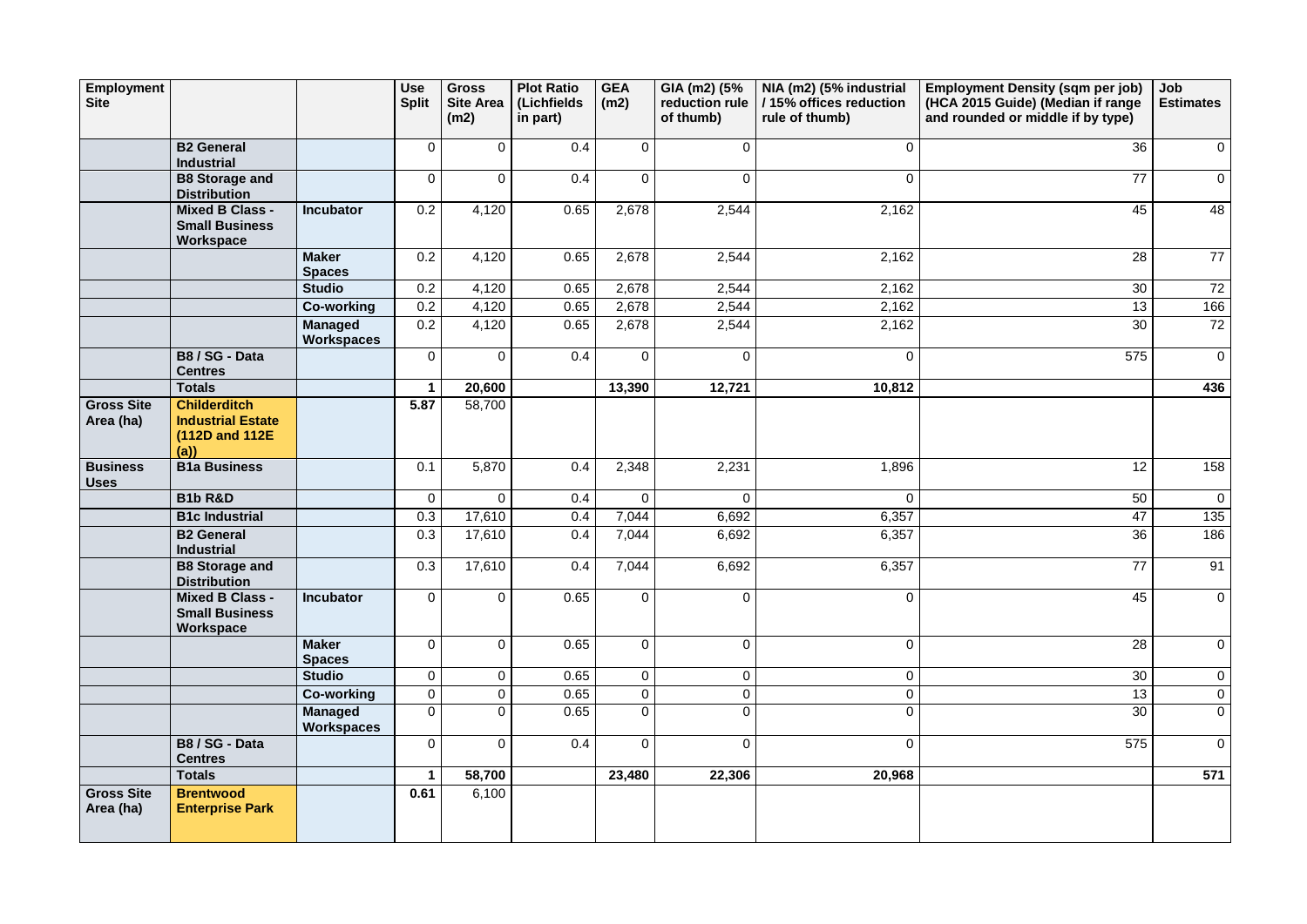| Employment<br><b>Site</b>      |                                                              |                                     | <b>Use</b><br><b>Split</b> | <b>Gross</b><br><b>Site Area</b><br>(m2) | <b>Plot Ratio</b><br>(Lichfields<br>in part) | <b>GEA</b><br>(m2) | GIA (m2) (5%<br>reduction rule<br>of thumb) | NIA (m2) (5% industrial<br>/15% offices reduction<br>rule of thumb) | <b>Employment Density (sqm per job)</b><br>(HCA 2015 Guide) (Median if range<br>and rounded or middle if by type) | Job<br><b>Estimates</b> |
|--------------------------------|--------------------------------------------------------------|-------------------------------------|----------------------------|------------------------------------------|----------------------------------------------|--------------------|---------------------------------------------|---------------------------------------------------------------------|-------------------------------------------------------------------------------------------------------------------|-------------------------|
|                                | (Codham Hall<br>Extension) (101C)                            |                                     |                            |                                          |                                              |                    |                                             |                                                                     |                                                                                                                   |                         |
| <b>Business</b><br><b>Uses</b> | <b>B1a Business</b>                                          |                                     | 0.1                        | 610                                      | 0.4                                          | 244                | 232                                         | 197                                                                 | 12                                                                                                                | 16                      |
|                                | <b>B1b R&amp;D</b>                                           |                                     | $\overline{0}$             | $\mathbf 0$                              | 0.4                                          | $\overline{0}$     | $\mathbf 0$                                 | $\overline{0}$                                                      | 50                                                                                                                | $\overline{0}$          |
|                                | <b>B1c Industrial</b>                                        |                                     | 0.3                        | 1,830                                    | 0.4                                          | 732                | 695                                         | 661                                                                 | 47                                                                                                                | 14                      |
|                                | <b>B2 General</b><br><b>Industrial</b>                       |                                     | 0.3                        | 1,830                                    | 0.4                                          | 732                | 695                                         | 661                                                                 | 36                                                                                                                | 19                      |
|                                | <b>B8 Storage and</b><br><b>Distribution</b>                 |                                     | 0.3                        | 1,830                                    | 0.4                                          | 732                | 695                                         | 661                                                                 | 77                                                                                                                | 10                      |
|                                | <b>Mixed B Class -</b><br><b>Small Business</b><br>Workspace | <b>Incubator</b>                    | $\overline{0}$             | $\overline{0}$                           | 0.65                                         | $\overline{0}$     | ∩                                           | $\overline{0}$                                                      | 45                                                                                                                | $\overline{0}$          |
|                                |                                                              | <b>Maker</b><br><b>Spaces</b>       | $\mathbf 0$                | $\overline{0}$                           | 0.65                                         | $\overline{0}$     | $\Omega$                                    | $\mathbf 0$                                                         | 28                                                                                                                | $\overline{0}$          |
|                                |                                                              | <b>Studio</b>                       | $\overline{0}$             | $\overline{0}$                           | 0.65                                         | $\overline{0}$     | $\mathbf 0$                                 | $\overline{0}$                                                      | 30                                                                                                                | $\overline{0}$          |
|                                |                                                              | <b>Co-working</b>                   | $\overline{0}$             | $\mathbf 0$                              | 0.65                                         | $\overline{0}$     | $\mathbf 0$                                 | $\mathbf 0$                                                         | 13                                                                                                                | $\overline{0}$          |
|                                |                                                              | <b>Managed</b><br><b>Workspaces</b> | $\overline{0}$             | $\Omega$                                 | 0.65                                         | $\overline{0}$     | $\Omega$                                    | 0                                                                   | 30                                                                                                                | $\overline{0}$          |
|                                | B8 / SG - Data<br><b>Centres</b>                             |                                     | $\overline{0}$             | $\overline{0}$                           | 0.4                                          | $\overline{0}$     | $\Omega$                                    | $\mathbf 0$                                                         | 575                                                                                                               | $\overline{0}$          |
|                                | <b>Totals</b>                                                |                                     |                            | 6,100                                    |                                              | 2,440              | 2,318                                       | 2,179                                                               |                                                                                                                   | 59                      |
| <b>Gross Site</b><br>Area (ha) | <b>Land at East</b><br>Hordon (109 and<br>187)               |                                     | 5.5                        | 55,000                                   |                                              |                    |                                             |                                                                     |                                                                                                                   |                         |
| <b>Business</b><br><b>Uses</b> | <b>B1a Business</b>                                          |                                     | 0.2                        | 11,000                                   | 0.4                                          | 4,400              | 4,180                                       | 3,553                                                               | 12                                                                                                                | 296                     |
|                                | <b>B1b R&amp;D</b>                                           |                                     | 0.2                        | 11,000                                   | 0.4                                          | 4,400              | 4,180                                       | 3,553                                                               | 50                                                                                                                | 71                      |
|                                | <b>B1c Industrial</b>                                        |                                     | 0.2                        | 11,000                                   | 0.4                                          | 4,400              | 4,180                                       | 3,971                                                               | 47                                                                                                                | 84                      |
|                                | <b>B2 General</b><br><b>Industrial</b>                       |                                     | 0.1                        | 5,500                                    | 0.4                                          | 2,200              | 2,090                                       | 1,986                                                               | 36                                                                                                                | 58                      |
|                                | <b>B8 Storage and</b><br><b>Distribution</b>                 |                                     | 0.1                        | 5,500                                    | 0.4                                          | 2,200              | 2,090                                       | 1,986                                                               | 77                                                                                                                | 29                      |
|                                | <b>Mixed B Class -</b><br><b>Small Business</b><br>Workspace | <b>Incubator</b>                    | $\overline{0}$             | $\overline{0}$                           | 0.65                                         | $\overline{0}$     | $\overline{0}$                              | $\overline{0}$                                                      | 45                                                                                                                | $\overline{0}$          |
|                                |                                                              | <b>Maker</b><br><b>Spaces</b>       | 0.1                        | 5,500                                    | 0.65                                         | 3,575              | 3,396                                       | 2,887                                                               | 28                                                                                                                | 103                     |
|                                |                                                              | <b>Studio</b>                       | $\mathbf 0$                | $\overline{0}$                           | 0.65                                         | $\overline{0}$     | $\mathbf 0$                                 | 0                                                                   | 30                                                                                                                | $\overline{0}$          |
|                                |                                                              | <b>Co-working</b>                   | $\overline{0}$             | $\overline{0}$                           | 0.65                                         | $\overline{0}$     | $\pmb{0}$                                   | 0                                                                   | 13                                                                                                                | $\overline{0}$          |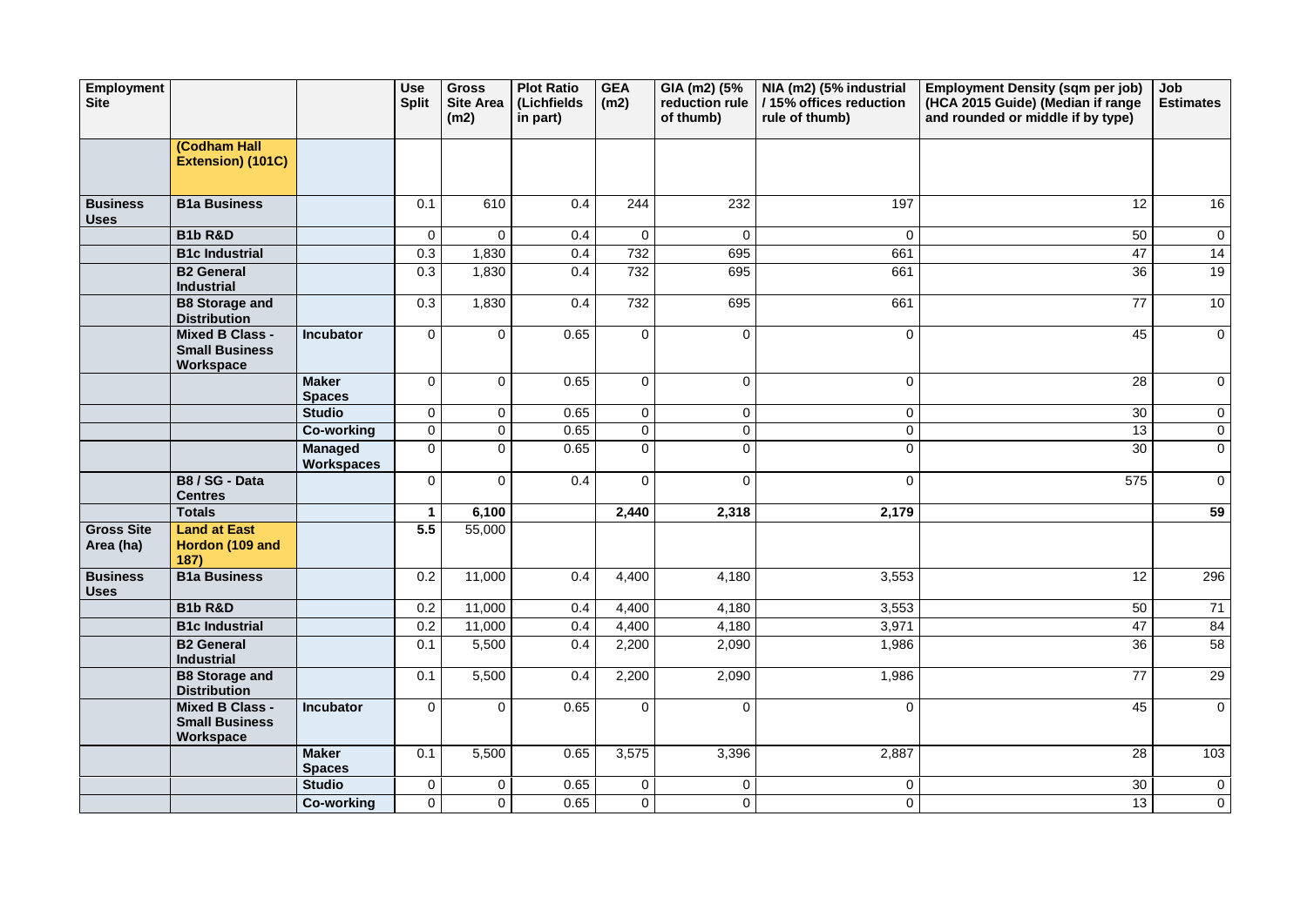| <b>Employment</b>              |                                                                               |                                     | <b>Use</b>     | <b>Gross</b>               | <b>Plot Ratio</b>                            | <b>GEA</b>         | GIA (m2) (5%                                | NIA (m2) (5% industrial                                              | <b>Employment Density (sqm per job)</b>                                                                    | Job                     |
|--------------------------------|-------------------------------------------------------------------------------|-------------------------------------|----------------|----------------------------|----------------------------------------------|--------------------|---------------------------------------------|----------------------------------------------------------------------|------------------------------------------------------------------------------------------------------------|-------------------------|
| <b>Site</b>                    |                                                                               |                                     | <b>Split</b>   | <b>Site Area</b><br>(m2)   | (Lichfields<br>in part)                      | (m2)               | reduction rule<br>of thumb)                 | /15% offices reduction<br>rule of thumb)                             | (HCA 2015 Guide) (Median if range<br>and rounded or middle if by type)                                     | <b>Estimates</b>        |
|                                |                                                                               |                                     |                |                            |                                              |                    |                                             |                                                                      |                                                                                                            |                         |
|                                |                                                                               | <b>Managed</b><br><b>Workspaces</b> | 0.1            | 5,500                      | 0.65                                         | 3,575              | 3,396                                       | 2,887                                                                | 30                                                                                                         | 96                      |
|                                | B8 / SG - Data<br><b>Centres</b>                                              |                                     | $\mathbf 0$    | 0                          | 0.4                                          | $\overline{0}$     | $\Omega$                                    | $\mathbf{0}$                                                         | 575                                                                                                        | $\overline{0}$          |
|                                | <b>Totals</b>                                                                 |                                     | 1.0            | 55,000                     |                                              | 24,750             | 23,513                                      | 20,822                                                               |                                                                                                            | 738                     |
| Employment<br><b>Site</b>      | <b>Land north of</b><br>A1023, Shenfield                                      |                                     | Use<br>Split   | Gross<br>Site Area<br>(m2) | <b>Plot Ratio</b><br>(Lichfields<br>in part) | <b>GEA</b><br>(m2) | GIA (m2) (5%<br>reduction rule<br>of thumb) | NIA (m2) (5% industrial /<br>15% offices reduction<br>rule of thumb) | Employment Density (sqm per job)<br>(HCA 2015 Guide) (Median if range<br>and rounded or middle if by type) | Job<br><b>Estimates</b> |
| <b>Gross Site</b><br>Area (ha) |                                                                               |                                     | $\mathbf{2}$   | 20,000                     |                                              |                    |                                             |                                                                      |                                                                                                            |                         |
| <b>Business</b><br><b>Uses</b> | <b>B1a Business</b>                                                           |                                     | 0.2            | 4,000                      | 0.4                                          | 1,600              | 1,520                                       | 1,292                                                                | 12                                                                                                         | 108                     |
|                                | <b>B1b R&amp;D</b>                                                            |                                     | $\overline{0}$ | $\overline{0}$             | 0.4                                          | $\overline{0}$     | $\overline{0}$                              | $\overline{0}$                                                       | 50                                                                                                         | $\overline{0}$          |
|                                | <b>B1c Industrial</b>                                                         |                                     | 0.2            | 4,000                      | 0.4                                          | 1,600              | 1,520                                       | 1,444                                                                | 47                                                                                                         | 31                      |
|                                | <b>B2 General</b><br><b>Industrial</b>                                        |                                     | 0.2            | 4,000                      | 0.4                                          | 1,600              | 1,520                                       | 1,444                                                                | 36                                                                                                         | 42                      |
|                                | <b>B8 Storage and</b><br><b>Distribution</b>                                  |                                     | $\overline{0}$ | $\overline{0}$             | 0.4                                          | $\overline{0}$     | $\overline{0}$                              | $\overline{0}$                                                       | 77                                                                                                         | $\overline{0}$          |
|                                | <b>Mixed B Class -</b><br><b>Small Business</b><br>Workspace                  | <b>Incubator</b>                    | 0.2            | 4,000                      | 0.65                                         | 2,600              | 2,470                                       | 2,100                                                                | 45                                                                                                         | 47                      |
|                                |                                                                               | <b>Maker</b><br><b>Spaces</b>       | 0.2            | 4,000                      | 0.65                                         | 2,600              | 2,470                                       | 2,100                                                                | 28                                                                                                         | 75                      |
|                                |                                                                               | <b>Studio</b>                       | $\overline{0}$ | $\overline{0}$             | 0.65                                         | $\overline{0}$     | $\mathbf 0$                                 | $\overline{0}$                                                       | 30                                                                                                         | $\overline{0}$          |
|                                |                                                                               | <b>Co-working</b>                   | $\mathbf 0$    | $\overline{0}$             | 0.65                                         | $\overline{0}$     | $\overline{0}$                              | $\overline{0}$                                                       | 13                                                                                                         | $\overline{0}$          |
|                                |                                                                               | <b>Managed</b><br><b>Workspaces</b> | $\overline{0}$ | $\overline{0}$             | 0.65                                         | $\overline{0}$     | $\overline{0}$                              | $\overline{0}$                                                       | 30                                                                                                         | $\mathbf 0$             |
|                                | B8 / SG - Data<br><b>Centres</b>                                              |                                     | $\mathbf 0$    | 0                          | 0.4                                          | $\overline{0}$     | $\overline{0}$                              | $\overline{0}$                                                       | 575                                                                                                        | $\overline{0}$          |
|                                | <b>Totals</b>                                                                 |                                     |                | 20,000                     |                                              | 10,000             | 9,500                                       | 8,379                                                                |                                                                                                            | 302                     |
| <b>Gross Site</b><br>Area (ha) | <b>Brentwood</b><br><b>Enterprise Park</b><br>(M25 Junction 29<br>works site) |                                     | 25.85          |                            |                                              |                    |                                             |                                                                      |                                                                                                            |                         |
| <b>Business</b><br><b>Uses</b> | <b>B1a Business</b>                                                           |                                     |                |                            |                                              | 15,289             | 14,525                                      | 12,346                                                               | 12                                                                                                         | 1029                    |
|                                | <b>B1b R&amp;D</b>                                                            |                                     |                |                            |                                              |                    |                                             |                                                                      |                                                                                                            |                         |
|                                | <b>B1c Industrial</b>                                                         |                                     |                |                            |                                              | 15,670             | 14,887                                      | 14,142                                                               | 47                                                                                                         | 301                     |
|                                | <b>B2 General</b><br><b>Industrial</b>                                        |                                     |                |                            |                                              | 8,597              | 8167                                        | 7,759                                                                | 36                                                                                                         | 227                     |
|                                | <b>B8 Storage and</b><br><b>Distribution</b>                                  |                                     |                |                            |                                              | 67,669             | 64,286                                      | 61,071                                                               | 77                                                                                                         | 879                     |